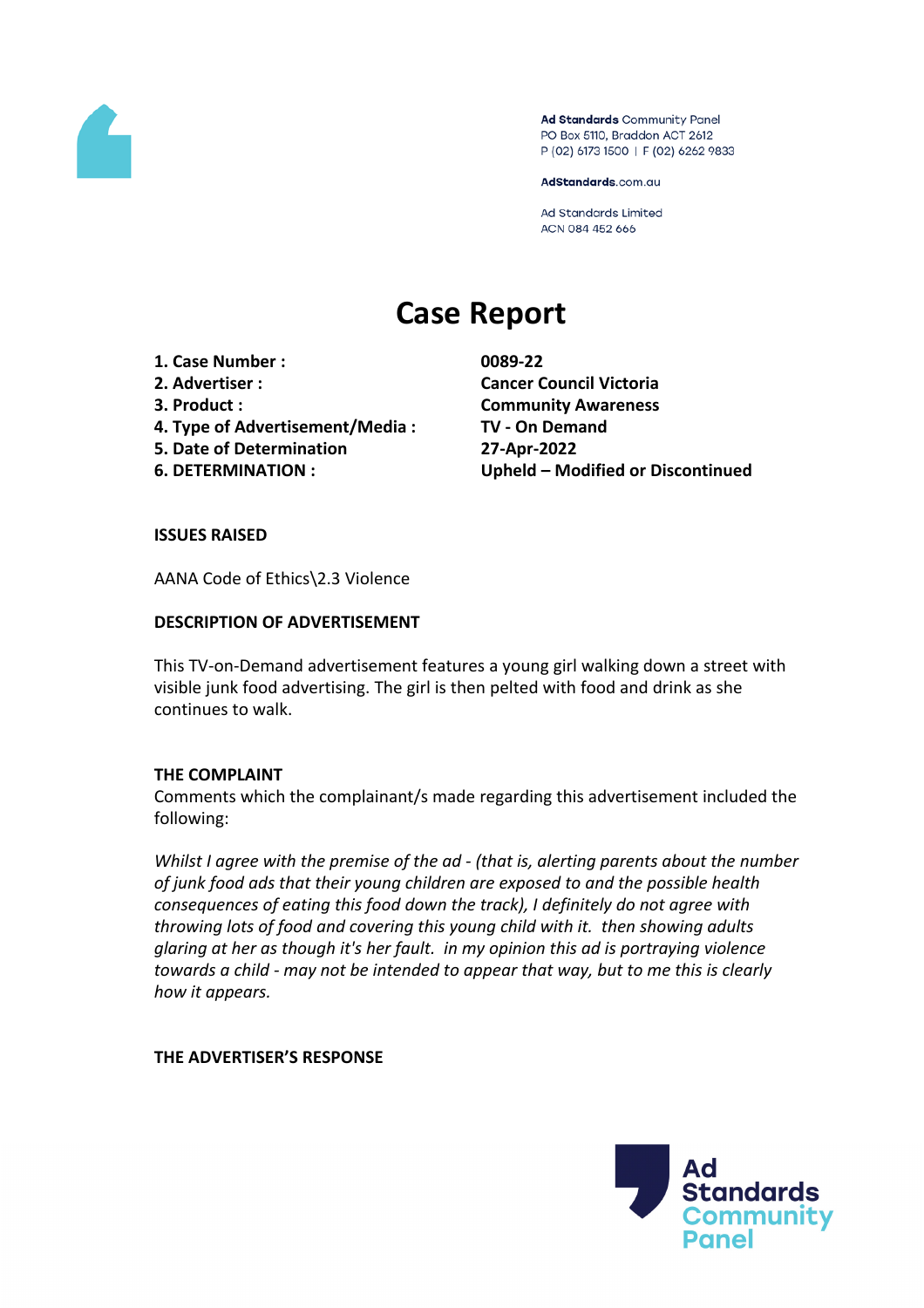

Comments which the advertiser made in response to the complainant/s regarding this advertisement include the following:

*Cancer Council Victoria* 

*Since our establishment in 1936, Cancer Council Victoria has developed an international reputation for our innovative work in cancer research, prevention and support. As an independent, not-for-profit organisation, we play a leading role in reducing the impact of all cancers on all people.* 

*Our research-informed policies and programs deliver the biggest population impact in preventing and detecting cancer, empowering the community and reducing inequities.*

*Our strategic work includes advocating for policy reform to reduce the impact of risk factors covering tobacco, UV, diet, obesity, and alcohol. We have a strong track record in delivering powerful cancer prevention communication campaigns.*

*The issue of unhealthy food and drink advertising* 

*High consumption of unhealthy food and drink by children is contributing to poor diets and puts them at risk of cancer and other serious diseases later in life. At a time when a third of children's energy intake is coming from discretionary foods – foods which are not part of a healthy diet, and only 6 per cent are meeting the recommended daily intake of fruit and vegetables, we should be doing everything in our power to ensure our children are surrounded by healthy messages about food.* 

*Research shows unhealthy food and drink advertising has a powerful influence on children, shaping what they eat, want to eat and what they ask for1, putting their future health at risk by increasing the likelihood of serious disease, including cancer. Marketing of unhealthy, energy-dense, nutrient poor, processed foods promote consumption of such foods, predisposing children to excess weight gain and associated short and long term health problems including increasing the risk of cancer, type 2 diabetes, and other serious diseases later in life2,3.* 

*Being above a healthy weight in childhood increases the likelihood of being above a healthy weight in adulthood, which in turn increases the risk of at least 13 types of cancer These include breast (post-menopause); bowel; kidney; liver; endometrial; ovarian; stomach; thyroid; oesophagus; gallbladder; pancreas; blood cell (multiple myeloma); and prostate (advanced) cancers. Being above a healthy weight causes nearly 5,300 cancer cases in Australian adults each year – and they are mostly preventable.*

*Each year the processed food industry spends millions of dollars promoting unhealthy food and drinks. Recently a report into food marketing by the World Health Organisation found that food marketers predominantly promote unhealthy foods*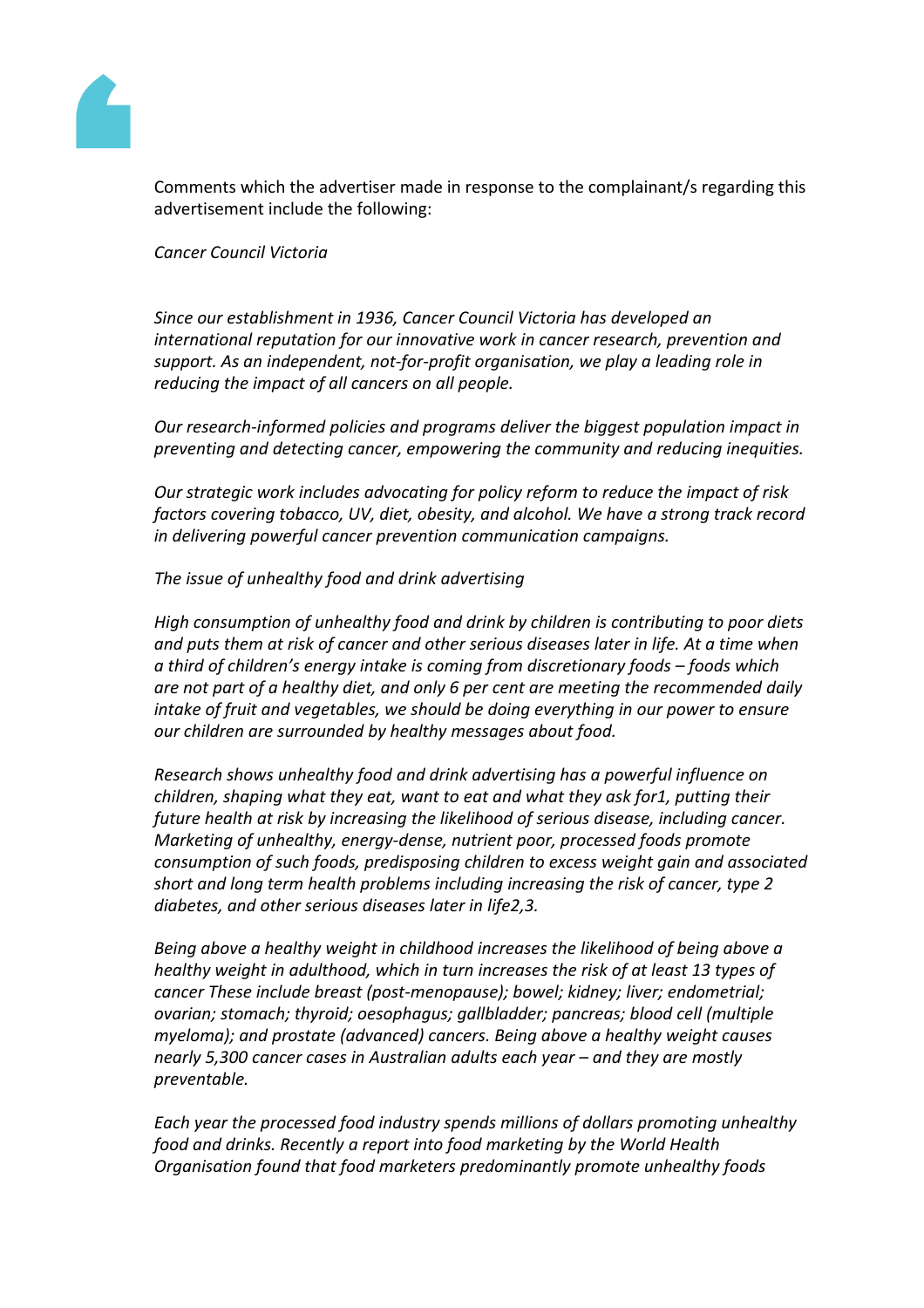

*(such as sugar-sweetened beverages, chocolate, confectionery and "fast food") and use a range of creative strategies likely to appeal to young audiences.* 

## *Purpose of advertisement*

*The purpose of the advertisement is to raise awareness of the issue of unhealthy food and drink advertising seen by children and create public support to drive policy reform to remove unhealthy food and drink advertising near schools and on public transport infrastructure. A campaign of this type has strong public support, with-a Cancer Council survey finding that more than three-quarters of respondents were in favour of an advertising campaign run by a public health organisation that aimed to raise public concern about unhealthy food and sugary drinks advertising to children.* 

## *The creative concept*

*Evidence shows children are hit with 25 ads a day as they go about their lives, including on public transport and near schools5. The advertisement is aimed at increasing awareness of the powerful influence of advertising by processed food companies on children's diets.* 

*The creative concept of the ad is to visually demonstrate how our children are being literally bombarded by this advertising as they go about their daily commute. This has been achieved by showing food hitting the child, the concept conveying the constant exposure children have to these ads placed by the processed food industry, as they go about their daily lives. Both the script and end frame of the ad reinforce the role of the processed food industry clearly stating "Together we can stop the processed food industry influencing our kids." The script was informed by message testing during the campaign development, with the message "It's time to protect our kids from the processed food industry targeting them with unhealthy food and sugary drinks ads" scoring highly amongst Victorian parents.* 

## *Consumer testing of the creative concept*

*We know there is support from Victorian parents on this issue with a Cancer Council survey finding 82% of Victorian parents believed that: "It was unethical for the processed food industry to market their unhealthy food and sugary drink products in places popular with children."*

*The creative concept of Food Fight was extensively tested before being selected, using four focus groups of six people representing various ages and genders of Victorian parents, as well as a further 300 Victorian parents using an online survey.* 

*After a competitive advertising pitch process in 2021 and qualitative focus group testing in October 2021, the creative concept "Food Fight" was chosen as the most impactful concept to raise the awareness of the impact of unhealthy food and drink advertising by the processed food industry.*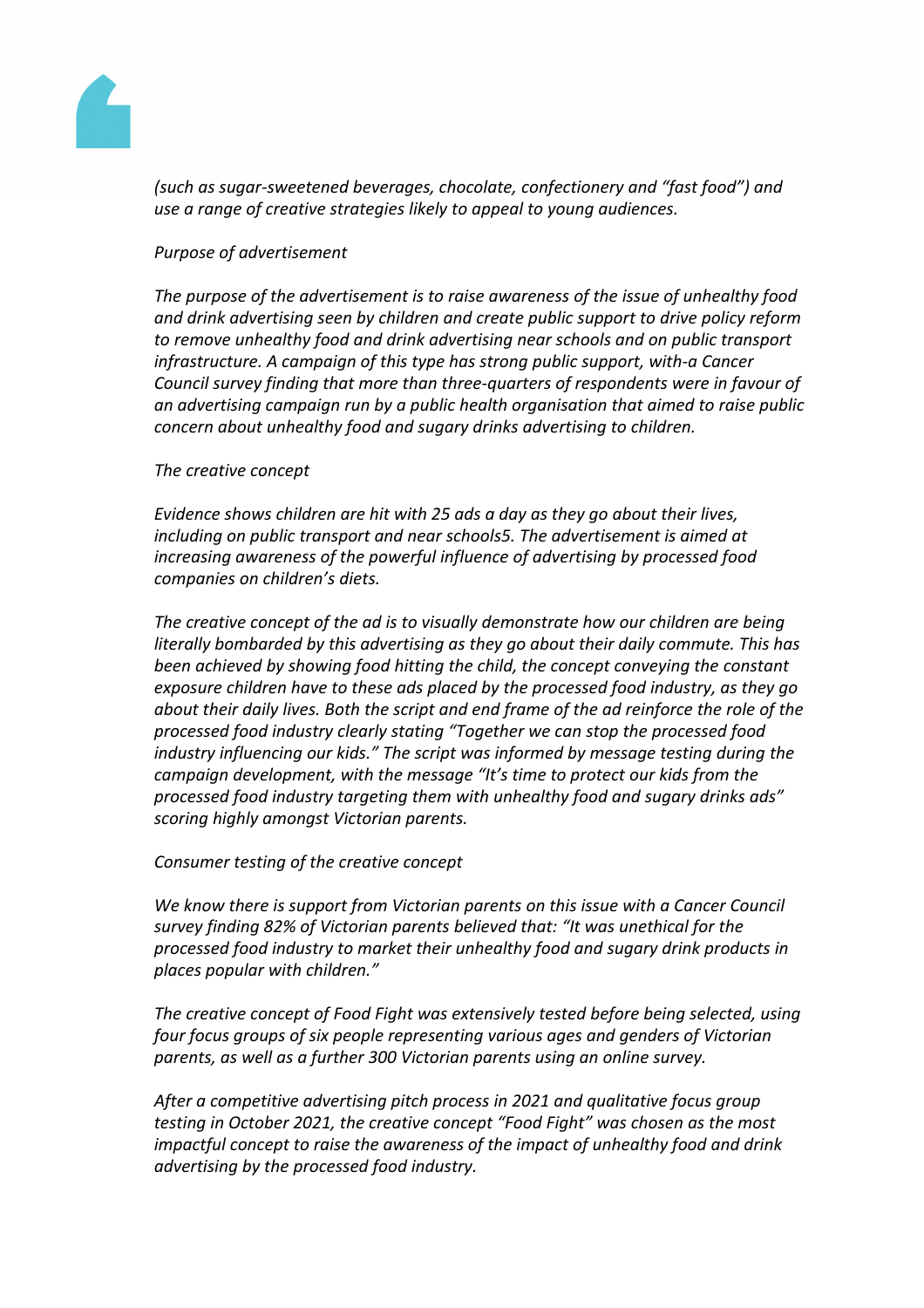

*Advertising concepts were further tested with 300 Victorian parents via an online survey in December 2021. The best performing concept explains that our children are being hit with at least 25 unhealthy food and drink ads daily and that this has a powerful influence on what kids eat and increases the risk of 13 different types of cancer later in life. It concludes with a voiceover that explains that our children's health is at stake, encouraging the audience to join us to stop the processed food industry influencing our kids. Most respondents agreed the ad was easy to understand and felt the ad was relevant to them. When respondents were provided an opportunity to comment on the message take out, bullying and violence was not raised as a prominent issue, and the majority of respondents understood the ad concerned children's high exposure to unhealthy food.* 

# *Media buy*

*The primary audience for the advertisement is Victorian parents of children aged 0-13 and the paid media buy has been tailored to target this audience across all channels: - Paid TV has been bought based on the GBs with Kids demographic.*

- *- Online Video has been bought based on the Parents with kids 0-13 years audience*
- *- Digital display has been bought based on the Parents with kids 0-13 years audience*
- *- Social media has been bought on the Parents with kids 0-13 years audience*
- *- Spotify has been bought on Women 25-54*
- *- Search has been bought based on relevant key words*

#### *In summary*

*This advertisement is aimed at increasing awareness of the powerful influence of advertising by processed food companies on children's diets. The advertisement received a G rating through the Commercials Advice division CAD approval process. We have received tremendous support for the campaign with over 20 health organisations and more than 4000 people signing onto our statement on the Food Fight website.* 

#### *Response to code*

*2.1 Advertising shall not portray people or depict material in a way which discriminates against or vilifies a person or section of the community on account of race, ethnicity, nationality, gender, age, sexual orientation, religion, disability, mental illness or political belief.*

*Cancer Council believes there is no vilification or discrimination in relation to race, ethnicity, nationality, gender, age, sexual orientation, religion, disability, mental illness or political belief.*

*There was a professional and strict casting criterion. The girl-selected for the filming was founded upon her acting credentials not her gender. In addition, a boy - was also present on filming day and used in stills to support the campaign advertising. You can view -them behind the scenes here.*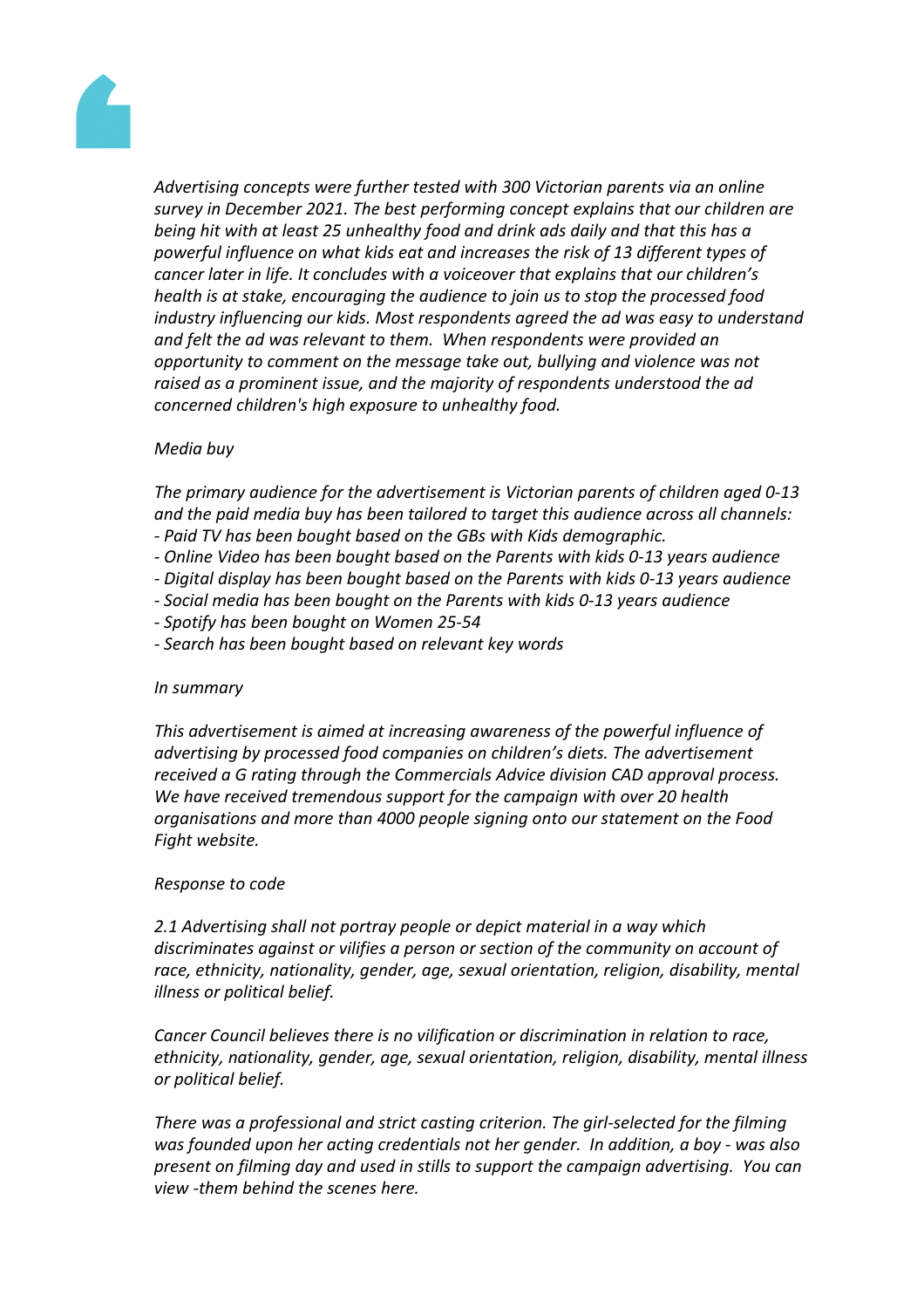

*The boy and girl are both primary school aged children, aged between 9-12 years, chosen to be in the ad to demonstrate that children are bombarded by unhealthy food and drink ads as they go about their daily lives. In addition, parents with children 0-13 years are the target audience of the ad.* 

*Cancer Council Victoria does not believe there is any vilification or discrimination on the basis of age or gender in the advertisement.* 

*2.2 Advertising shall not employ sexual appeal:(a) where images of Minors, or people who appear to be Minors, are used; or (b) in a manner which is exploitative or degrading of any individual or group of people.*

*There is no sexual appeal matter in the ad.*

*2.3 Advertising shall not present or portray violence unless it is justifiable in the context of the product or service advertised.*

*The advertisement -received a G rating through the CAD approval process.*

*This ad is visually demonstrating the impact of the processed food industry bombarding children with unhealthy food and drink advertisements. This has been achieved by showing food hitting the child, the concept conveying the constant exposure children have to these ads placed by the processed food industry, as they go about their daily lives.* 

*The depiction of food hitting the child in the ad is justifiable in the context of the advertisement, as it is used to represent the impact of unhealthy food advertising on children's lives. We have also received a huge amount of support for the campaign with over 20 health organisations and more than 4000 individuals who have signed our online statement. This strong level of support demonstrates that our ad has resonated with the community.*

*One of the comments refers to adults throwing food at the child; however, this is not what is depicted in the ad. The food in the ad is not being thrown at the child by adults, rather it represents the processed food industry bombarding children with unhealthy food and drinks. The script and end frame of the ad supports this, telling viewers that children are hit with at least 25 ads for unhealthy food and drinks daily, and reiterating at the end that "Together we can stop the processed industry influencing our kids".* 

*As you can see from the behind-the-scenes footage, to achieve this effect of food during filming, food was carefully thrown at the child and not aimed or targeted at her face or head. This process was put in place to mitigate any risk of portraying violence. In addition, the food hitting the girl was with gentle impact, the girl is not hurt or injured or does not appear to be in pain.*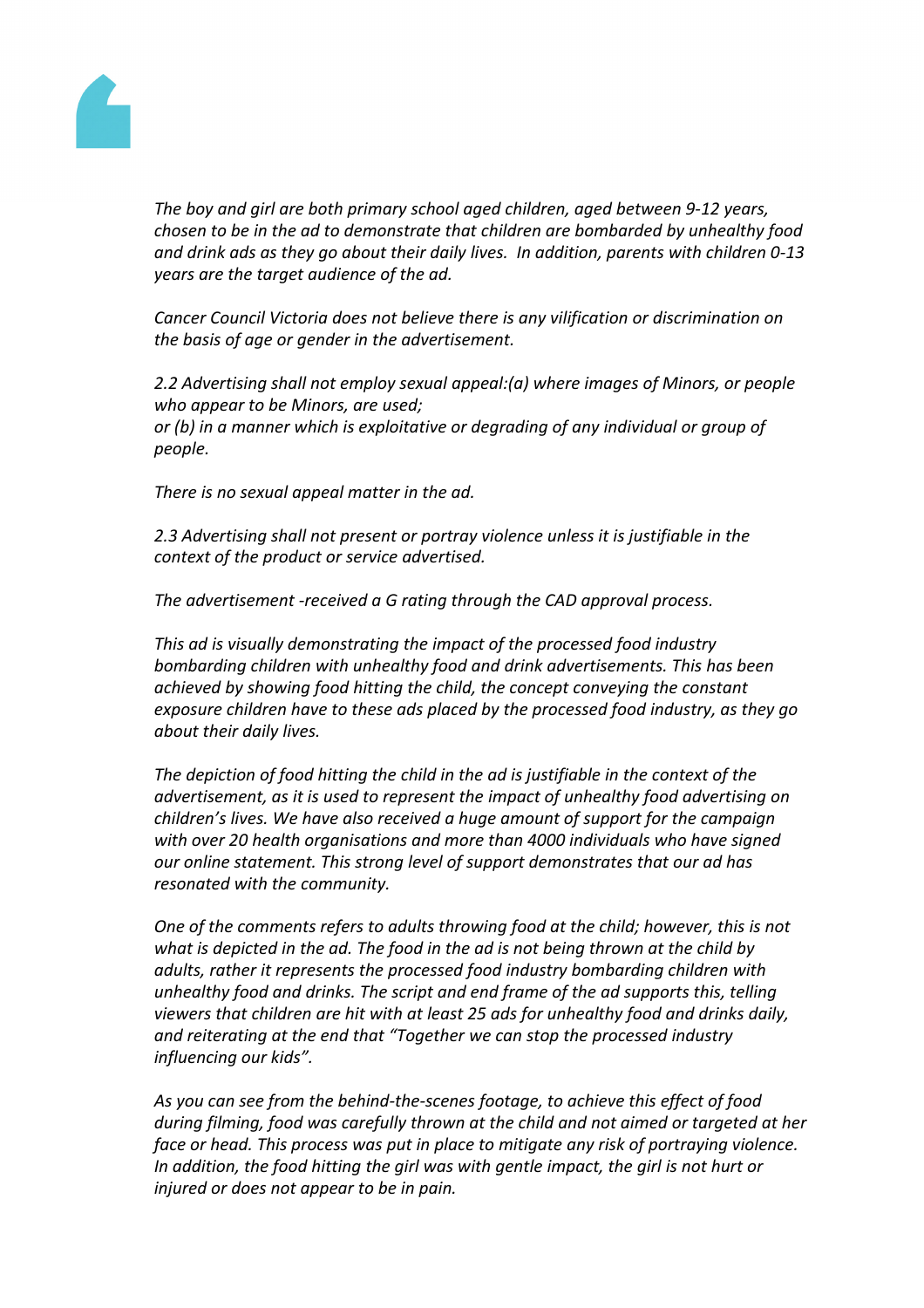

*2.4 Advertising shall treat sex, sexuality and nudity with sensitivity to the relevant audience.*

*There is no sexual appeal matter in the ad.*

*2.5 Advertising shall only use language which is appropriate in the circumstances (including appropriate for the relevant audience and medium). Strong or obscene language shall be avoided.*

*The advertisement received a G rating through the CAD approval process. There is no strong or obscene language in the scripts of the ad. The scripts are below* 

*Our children are hit with at least 25 unhealthy food and drink ads daily.*

*This has a powerful influence on what kids eat and increases the risk of 13 different types of cancer later in life.*

*Together we can stop the processed food industry influencing our kids.*

*Search Food Fight online*

*Authorised by Todd Harper for the Cancer Council Victoria, Melbourne.*

*2.6 Advertising shall not depict material contrary to Prevailing Community Standards on health and safety.*

*Cancer Council Victoria does not consider that the advertisement depicts material contrary to Prevailing Community Standards on health and safety. In particular, we do not consider that it depicts bullying. The ad has been developed to demonstrate the impact of the processed food industry bombarding children with unhealthy food and drink advertisements. This has been achieved by showing food hitting the child, the concept conveying the constant exposure children have to these ads placed by the processed food industry, as they go about their daily lives. The scripts also indicate the intent of the advertising without any implication of bullying.* 

*During our campaign development process we tested the concept of this advertisement with 300 Victorian parents, and the majority of respondents understood the ad concerned children's high exposure to unhealthy food. Respondents were provided an opportunity to comment on the message take out and bullying was not raised as a prominent issue.*

*Furthermore, in addition to the process of developing the ad concept itself, Cancer Council Victoria has followed strict processes during the filming process to ensure the child actor and their parents were well informed and comfortable. It started from the audition stage, to casting, with both the kids and parents providing testimonials of them being comfortable with the filming process, what was involved with food being*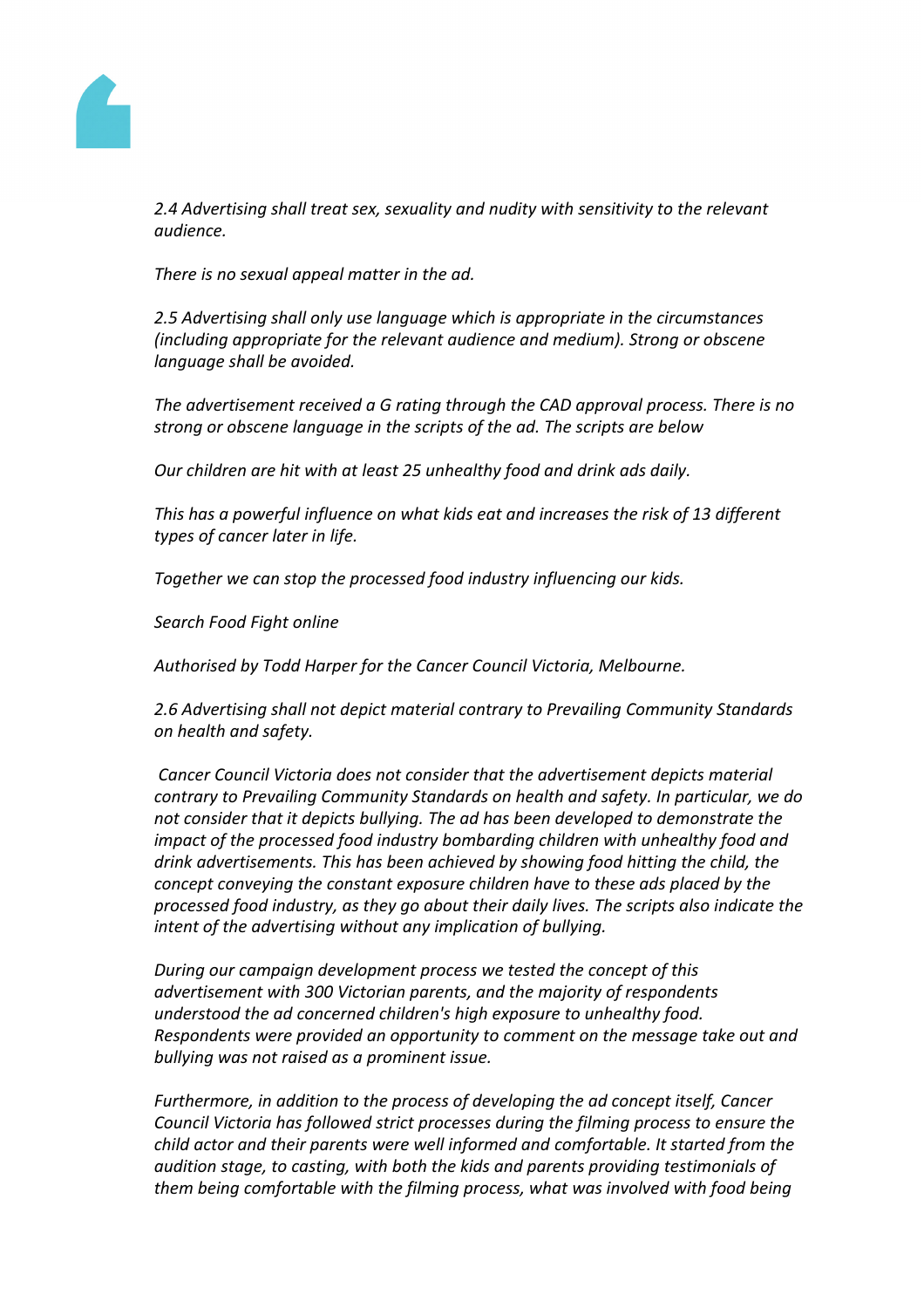

*thrown and landing on them, and how the ad was going to be shot. On the day of filming a child safety officer was present and the Cancer Council Victoria Child Safety Policy was adhered to at all times, with constant check-ins throughout the filming day. In addition, the parent of the child was present, and both the child and parent were agreeable to all aspects of the shoot at every stage.*

*Cancer Council Victoria does not believe there are unsafe practices in relation to bullying in the advertisement. The advertisement received a G rating through the CAD approval process and in addition to this we have received a huge amount of support for the campaign with over 20 health organisations and more than 4000 individuals who have signed our online statement. This strong level of support demonstrates that our ad has resonated with the community.*

# *2.7 Advertising shall be clearly distinguishable as such*

*This advertisement is clearly distinguishable as advertising by Cancer Council Victoria, with our logo clearly displayed at the end of the ad. The TV ad also has a spoken authorisation to further inform viewers that the ad is authorised by Cancer Council Victoria. In addition, the placement of the ad during television ad breaks signals that this is advertising.*

*AANA Code for Advertising and Marketing Communications to Children and the AANA Food and Beverages Marketing and Communications Code* 

*We have not addressed the marketing practices to children as this ad and campaign is targeted towards parents of children to address the issue of unhealthy food and drink advertising influencing children as they go about their daily lives.* 

*We have not addressed food and beverages marketing code as we are not promoting any food or beverage products.*

## **THE DETERMINATION**

The Ad Standards Community Panel (the Panel) considered whether this advertisement breaches Section 2 of the AANA Code of Ethics (the Code).

The Panel noted the complainants' concern that the advertisement depicts violent behaviour and bullying.

The Panel viewed the advertisement and noted the advertiser's response.

# **Section 2.3: Advertising shall not present or portray violence unless it is justifiable in the context of the product or service advertised**

The Panel noted that the advertiser's response that the purpose of the advertisement is to raise awareness of the issue of unhealthy food and drink advertising and the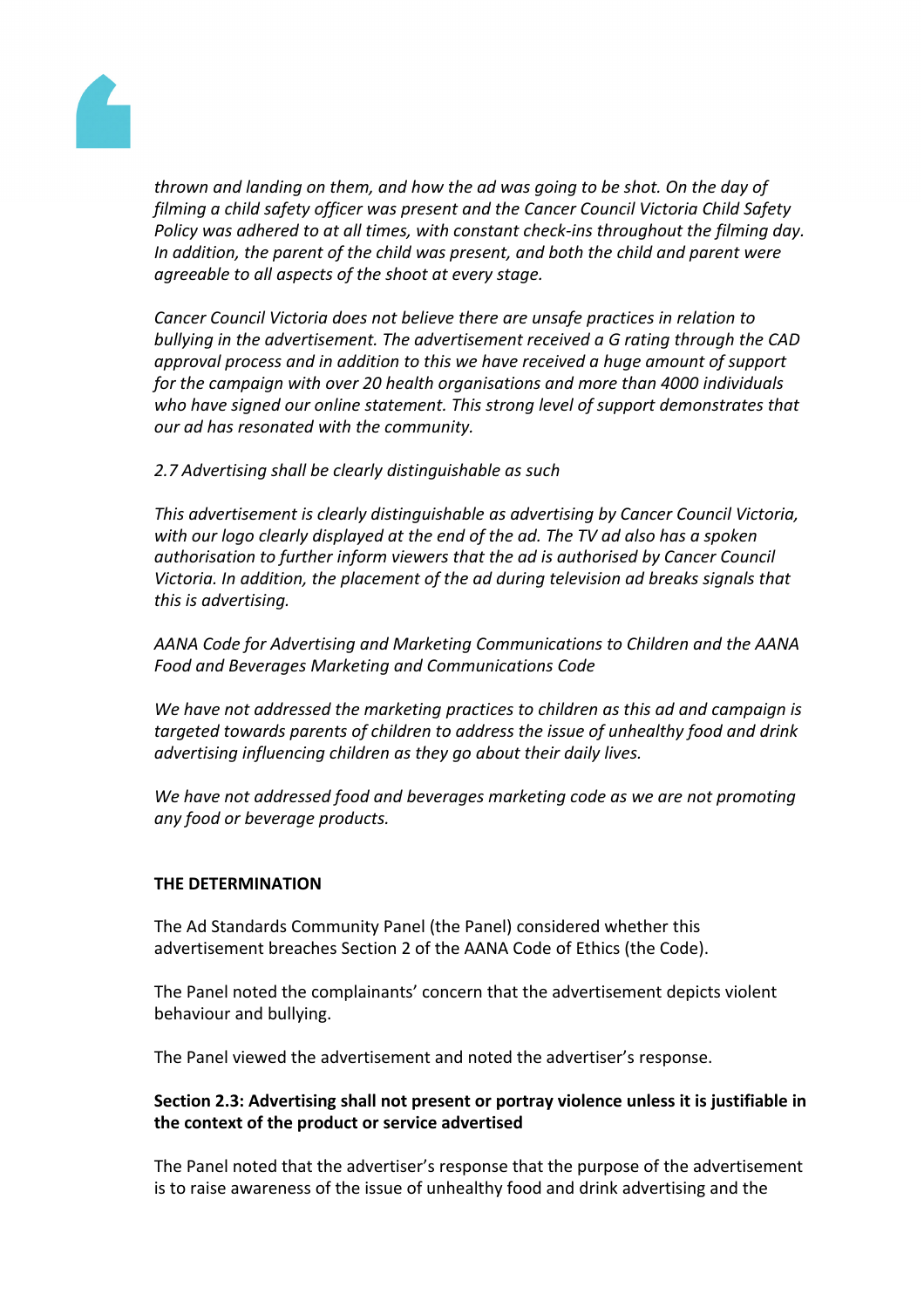

advertisement visually demonstrates how children are being bombarded by this advertising.

The Panel acknowledged that the message conveyed was important, and that there was growing concern in the community about children's exposure to unhealthy food and beverage advertising.

The Panel considered that although the depiction of food being thrown at the child was intended as a metaphor for the constant exposure that children have to unhealthy food and drink advertising, the visuals were distressing as they depicted the deliberate infliction of harm to a child. The Panel noted that the child looked very unhappy for the duration of the advertisement, and especially noted the scene at the end where the child flinches when she is hit by a frozen drink.

The Panel also considered that the effect of the adults standing around doing nothing as the child was hit added to the distressing nature of the advertisement. In particular, the Panel noted that the woman who is seen watching the child at the end of the advertisement looks at her in an unfriendly manner and that this increases the sense of menace in the advertisement.

The Panel considered that although the advertisement was intended to be a visual metaphor, the depiction of the girl being hit with the food and drinks is realistic and menacing. The Panel considered that bullying is an important issue of concern for child safety, and that the depiction in the advertisement resembled that of a child being bullied.

The Panel noted there was a positive call to action in the advertisement, but there was no resolution in the visuals of the advertisement to show the child was protected or looked after.

The Panel considered that the depiction of the child being hit repeatedly with food and beverages, her looking very unhappy, the adults not intervening in any way, and there being no resolution in the advertisement for the girl, depicted violence and combined to create an overall impression of menace.

The Panel noted that the intended message of the advertisement was important, however the execution of this message contained a level of violence and menace that was not justifiable in the context of message advertised.

## **Section 2.3 Conclusion**

The Panel determined that the advertisement did present or portray violence which was not justifiable in the context of the product or service advertised and did breach Section 2.3 of the Code.

#### **Conclusion**